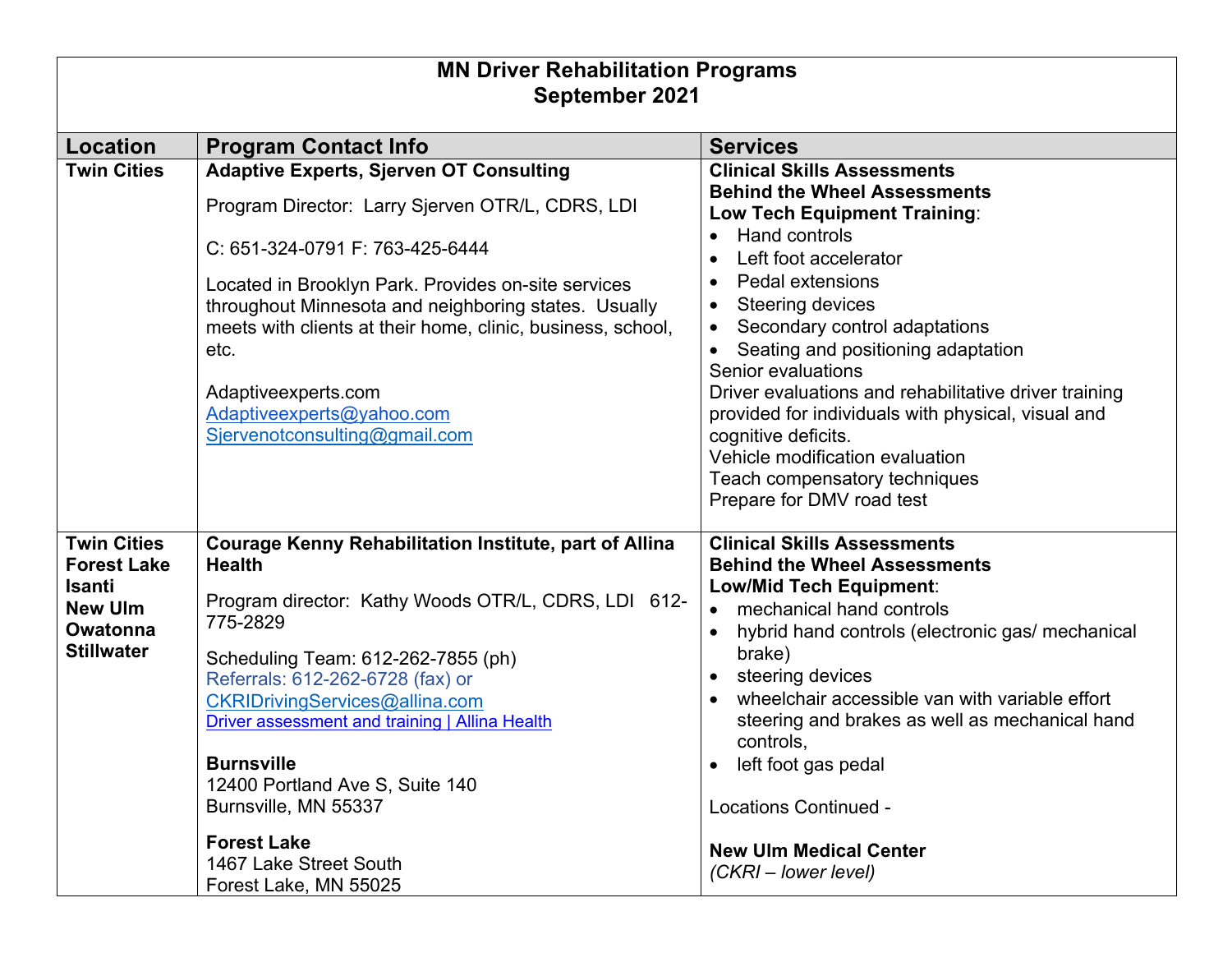|                                                       | <b>Golden Valley</b><br>3915 Golden Valley Rd<br>Minneapolis, MN 55422<br><b>Isanti: Allina Sports &amp; PT/Fitness</b><br>300 5th Ave NE<br>Isanti, MN 55040<br><b>Mercy Hospital</b><br>3960 Coon Rapids Blvd NW<br>Coon Rapids, MN 55433                                                                                                                                                                                                                                                                                                                                                                                                                                                                                                                                                                                                                           | $1324 - 5$ <sup>th</sup> North Street<br>New Ulm, MN 56073<br><b>Owatonna</b><br>2250 NW 26th Street<br>Owatonna, MN 55060<br><b>St. Croix</b><br>1460 Curve Crest Blvd<br>Stillwater, MN 55082                                                     |
|-------------------------------------------------------|-----------------------------------------------------------------------------------------------------------------------------------------------------------------------------------------------------------------------------------------------------------------------------------------------------------------------------------------------------------------------------------------------------------------------------------------------------------------------------------------------------------------------------------------------------------------------------------------------------------------------------------------------------------------------------------------------------------------------------------------------------------------------------------------------------------------------------------------------------------------------|-----------------------------------------------------------------------------------------------------------------------------------------------------------------------------------------------------------------------------------------------------|
| <b>Twin Cities</b><br><b>Stillwater</b><br>Hudson, WI | <b>HealthPartners Neuroscience Center</b><br>Regions Hospital Driving Ability Program (under umbrella<br>of Regions Hospital Rehabilitation)<br>Program Contact for referrals<br>Regions Rehabilitation scheduling line is 651-254-<br>$\bullet$<br>3200<br>Fax for referrals is to Regions Rehabilitation at 952-<br>$\bullet$<br>883-9637<br>Program Director Kathy Kiefer 651-495-6745<br>Main location, including Behind the Wheel assessments:<br>295 alen Blvd, St Paul, MN 55130<br>Referrals for Behind the Wheel after driving screens are<br>done at these other HealthPartners/Park Nicollet locations:<br>Hudson Hospital at 405 Stageline Rd, Hudson, WI<br>$\bullet$<br>54016<br>Referral/scheduling: 715-531-6400<br>Stillwater Group at 1500 Curve Crest Blvd, Stillwater,<br>$\bullet$<br>MN 55082<br>Referral/scheduling: 651-439-1234 ext<br>44238 | <b>Clinical Skills Assessments all locations listed</b><br><b>Behind the Wheel Assessments only at</b><br>295 Phalen Blvd<br><b>Low Tech Equipment Training:</b><br>left foot accelerator<br>hand controls<br>spinner knob<br>turn signal crossover |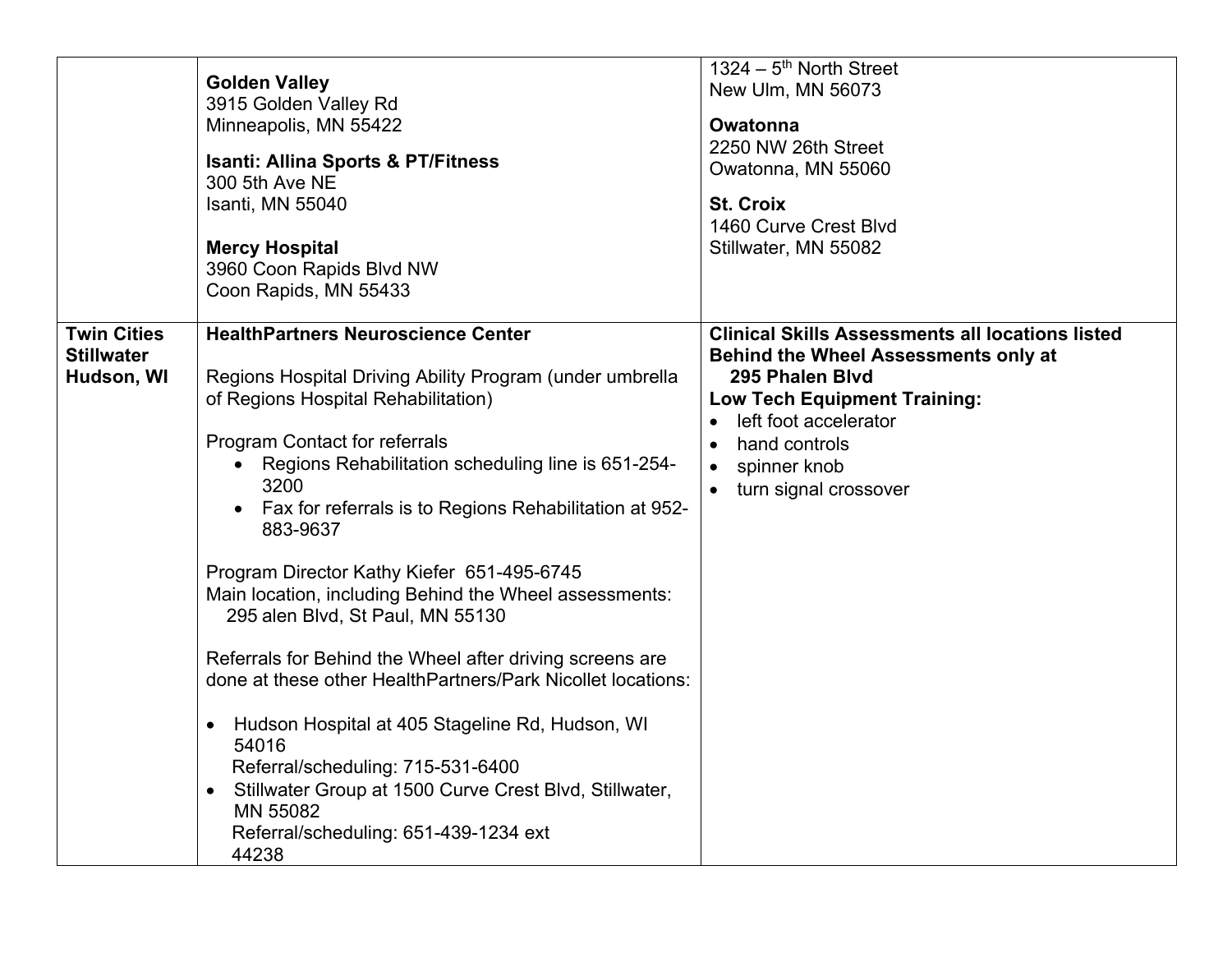|                    | Methodist Hospital at 6500 Excelsior Boulevard, St.<br>Louis Park, MN 55426<br>Referral/scheduling: 952-993-5900<br>Struthers Parkinson's Center at 6701 Country Club Dr,<br>Minneapolis, MN 55427<br>Referral/scheduling: 952-993-5495<br>https://www.regionshospital.com/ucm/groups/public/<br>@hp/@public/documents/documents/entry 187771.pdf |                                                                                                                                                                                                                                                                                                                                                                                                                                                                                              |
|--------------------|---------------------------------------------------------------------------------------------------------------------------------------------------------------------------------------------------------------------------------------------------------------------------------------------------------------------------------------------------|----------------------------------------------------------------------------------------------------------------------------------------------------------------------------------------------------------------------------------------------------------------------------------------------------------------------------------------------------------------------------------------------------------------------------------------------------------------------------------------------|
| <b>Twin Cities</b> | <b>Minneapolis Veterans Administration Medical Center</b><br>VA Driving Rehab Program<br>Julie Mehr 612-467-4142 Mobile W 612-791-7947<br>Dave Lawler 612-467-3127 Work Mobile 612-791-8099<br>(117C) VA Medical Center<br><b>One Veterans Drive</b><br>Minneapolis, MN 55417<br>Julie.mehr@va.gov dave.lawler@va.gov                             | <b>Clinical Skills Assessments</b><br><b>Behind the Wheel Assessments</b><br><b>Low Tech Equipment Training:</b><br>• Hand controls<br>Left foot accelerator<br>• Spinner knob<br><b>High Tech Equipment - Dave Lawler</b><br>Referrals taken only from Rehab Dr, neurologist, and<br><b>GRECC</b> providers<br>Pt follow thru a primary care provider and needs to be<br>seen by a driver specialist will be review on a case-by-<br>case situation.<br>Services available to veterans only |
| <b>Alexandria</b>  | <b>Alomere Health</b><br><b>Drive Ability Program</b><br><b>Julie Olberding, OTR/L</b><br>320-762-6079<br>111 17th Avenue East<br>Alexandria, MN 56308                                                                                                                                                                                            | <b>Clinical Skills Assessments</b><br><b>Behind the Wheel Assessments</b><br><b>Low Tech Equipment Training:</b><br>• Hand controls<br>Left foot accelerator<br>Spinner knob                                                                                                                                                                                                                                                                                                                 |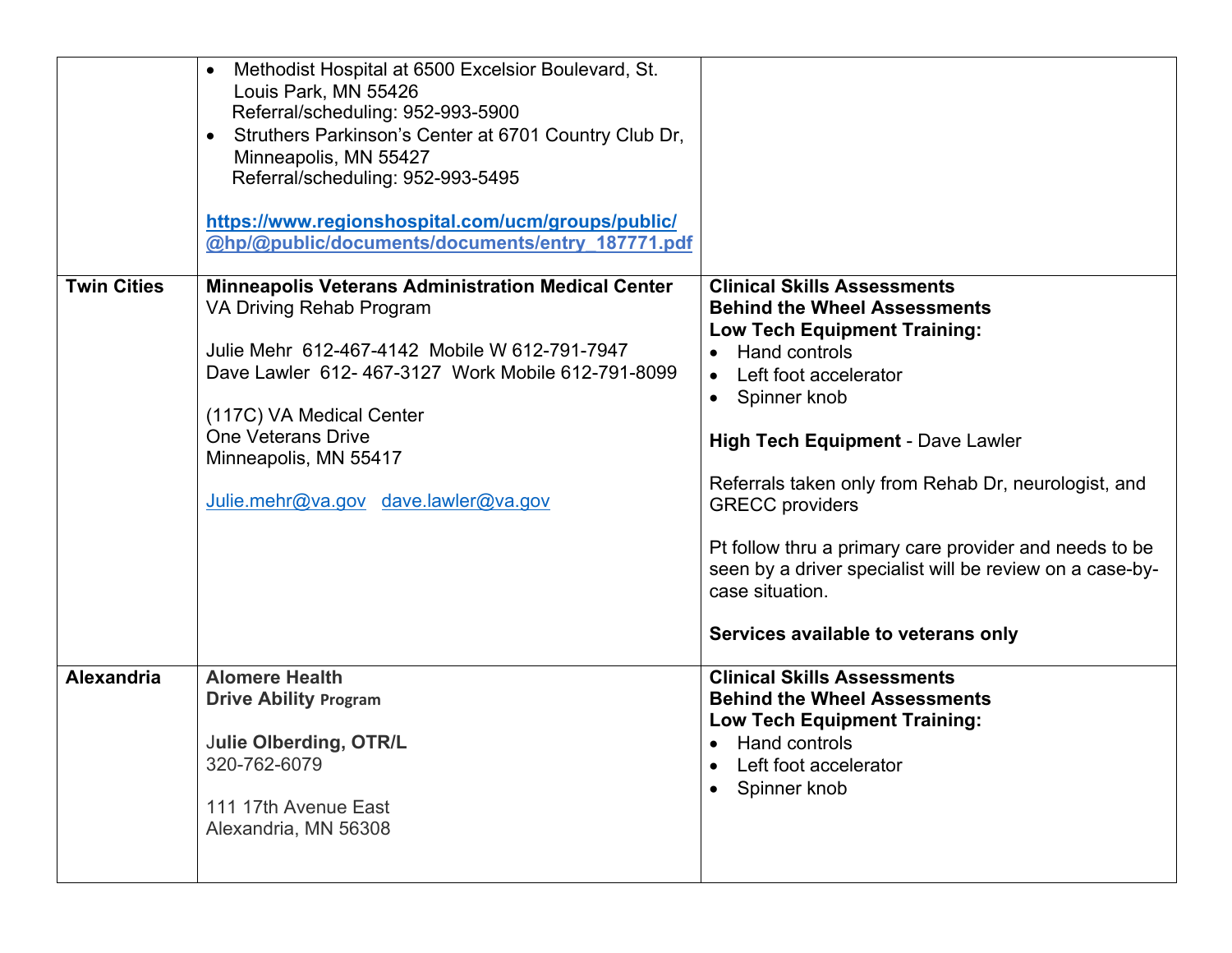| <b>Cloquet</b>                                                    | <b>Community Memorial Hospital</b><br><b>Occupational Therapy Department</b><br>Program Director Marcia Bowker OTR/L, CHT<br>Maren Curtiss, OTR/L, mcurtiss@cmhmn.org<br>(218) 878-7040                                                               | <b>Clinical Skills Assessments</b><br><b>Refers for Behind the Wheel Assessments</b>                                                                                                                                                                                                                                 |
|-------------------------------------------------------------------|-------------------------------------------------------------------------------------------------------------------------------------------------------------------------------------------------------------------------------------------------------|----------------------------------------------------------------------------------------------------------------------------------------------------------------------------------------------------------------------------------------------------------------------------------------------------------------------|
|                                                                   | 512 Skyline Blvd<br>Cloquet, MN 55720                                                                                                                                                                                                                 |                                                                                                                                                                                                                                                                                                                      |
| Crosby                                                            | <b>Cuyuna Regional Medical Center</b><br><b>Occupational Therapy Department</b><br>Alexandra Mc Laughlin<br>(218) 546-2315<br>320 E Main St, Crosby, MN 56441<br>alexandra.mclaughlin@cuyunamed.org                                                   | <b>Clinical Skills Assessments</b>                                                                                                                                                                                                                                                                                   |
| <b>Duluth</b>                                                     | <b>Essentia Health: Polinsky Rehabilitation Center</b><br>Program Director: Janelle Fresvik, 218-786-5331<br>1600 Miller Hill Trunk Highway, Building C<br>Duluth MN 55811<br>Janelle.fresvik@essentiahealth.org<br>Adrianne.Baier@essentiahealth.org | <b>Clinical Skills Assessments</b><br><b>Virage Driving Simulator</b><br>Low Tech Equipment Training via Simulator<br>Left and right hand controls<br>$\bullet$<br>Push/pull, push/rock, push/right angle<br>Sure-grip turn signal cross over<br>Spinner knobs<br><b>Refers for Behind the Wheel Assessments</b>     |
| <b>Duluth</b><br><b>Two Harbors</b><br><b>Hibbing</b><br>Mt. Iron | St. Luke's<br>Program Coordinator: Ann Forrest Clark, OTR/L, CDRS,<br>LDI<br>1001 East Superior St, Duluth, MN 55805<br>Ann.forrest-clark@slhduluth.com                                                                                               | <b>Clinical Skills Assessments</b><br><b>Behind the Wheel Assessments provided through</b><br>Safer Driver, LLC - owned by Ann Forrest Clark<br><b>Low Tech Equipment Training</b><br>Sure Grip Featherlite Left Push/Rock Hand Control<br>Left Foot Accelerator<br>Sure-grip turn signal cross over<br>Spinner knob |